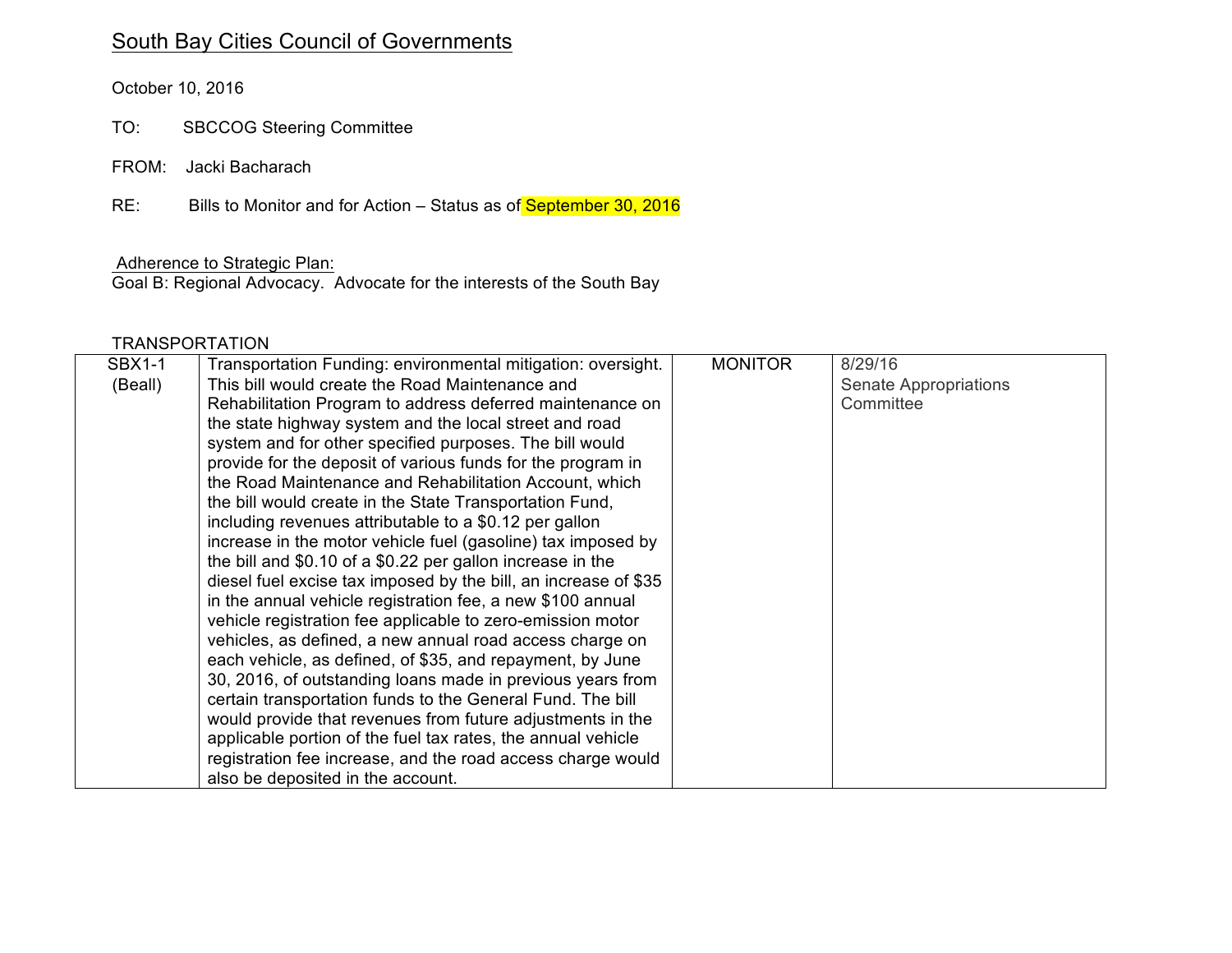## NEW LAWS

SB1229 – Home-generated pharmaceutical waste: secure drug take-back bins. SBCCOG supported this bill SB 32 - California Global Warming Solutions Act of 2006: emissions limit. SBCCOG was neutral on this bill **AB 2501 - Housing: density bonuses. SBCCOG opposed this bill AB 2693 - Financing requirements: property improvements. SBCCOG was neutral on this bill AB 1217 - Orange County Fire Authority. SBCCOG opposed this bill**

**AB 620 - High-occupancy toll lanes: exemptions from tolls. SBCCOG opposed this bill**

**SB 1069 - Land use: zoning. SBCCOG opposed this bill**

FEDERAL

| <b>HR 935</b>  | National Freight Network Trust Fund Act of 2015. Amends         | <b>MONITOR</b> | 2/13/15                         |
|----------------|-----------------------------------------------------------------|----------------|---------------------------------|
| (Hahn)         | the Internal Revenue Code to establish the National Freight     |                | House Transportation &          |
|                | Network Trust Fund, from which expenditures shall be            |                | Infrastructure & Ways and Means |
|                | made to fund awards under the National Freight Network          |                | Committees                      |
|                | Grant Program. Appropriates to the Fund amounts                 |                | Sub-committee on Railroads,     |
|                | equivalent to 5% of the import duties imposed under the         |                | Pipelines & Hazardous Materials |
|                | Harmonized Tariff Schedule of the United States.                |                |                                 |
|                | Establishes such Program in the Department of                   |                |                                 |
|                | Transportation, under which the Secretary of Transportation     |                |                                 |
|                | shall make grants to states, regional or local transportation   |                |                                 |
|                | organizations, or port authorities to assist projects that      |                |                                 |
|                | improve the performance of the national freight network.        |                |                                 |
|                | Directs the Secretary to evaluate and select projects on a      |                |                                 |
|                | competitive basis by considering their potential to generate    |                |                                 |
|                | national economic benefits,                                     |                |                                 |
|                | improve the performance of key corridors and gateways,          |                |                                 |
|                | reduce congestion, improve transportation safety, and           |                |                                 |
|                | enhance the network. Requires the Secretary to update the       |                |                                 |
|                | national freight network every five years.                      |                |                                 |
| <b>HR 1697</b> | Electric Charging and Refueling Act. Amends the Internal        | <b>MONITOR</b> | 3/26/15                         |
| (Hahn)         | Revenue Code to replace the tax credit for qualified            |                | House Committee on Ways and     |
|                | alternative fuel vehicle refueling property expenditures with   |                | Means                           |
|                | a tax credit for 50% of the cost of any qualified electric      |                |                                 |
|                | vehicle recharging or refueling property that is: (1) installed |                |                                 |
|                | on property used as the principal residence of the taxpayer,    |                |                                 |
|                | and (2) for the recharging or refueling of motor vehicles       |                |                                 |
|                | propelled by electricity.                                       |                |                                 |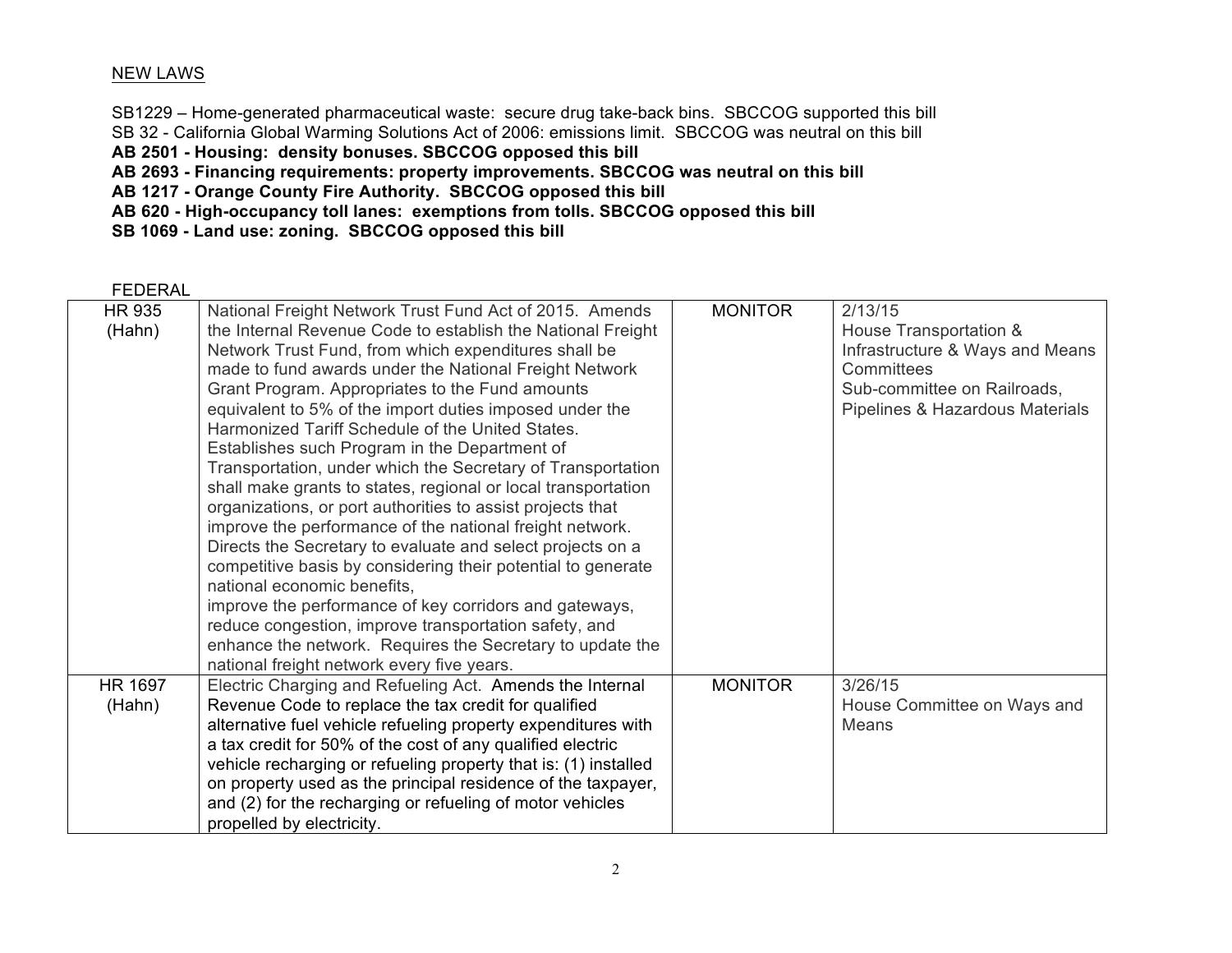| <b>HR4888</b> | End Homelessness Act of 2016. Amends the McKinney-           | <b>MONITOR</b> | 3/23/16                  |
|---------------|--------------------------------------------------------------|----------------|--------------------------|
| (Waters)      | Vento Homeless Assistance Act to make additional             |                | Referred to House Budget |
|               | FY2017-FY2021 appropriations available for: (1)              |                | Committee                |
|               | emergency relief grants to address the unmet needs of        |                |                          |
|               | homeless populations in jurisdictions with the highest need, |                |                          |
|               | (2) rental assistance under the United States Housing Act of |                |                          |
|               | 1937 for persons and households who are homeless, and        |                |                          |
|               | (3) homeless outreach and coordination services.             |                |                          |
|               | Beginning in FY2017, the bill also provides annual           |                |                          |
|               | additional funds for: (1) the Housing Trust Fund to provide  |                |                          |
|               | grants to states for use to increase homeownership and the   |                |                          |
|               | supply of rental housing for extremely low- and very low-    |                |                          |
|               | income families, including homeless families; and (2)        |                |                          |
|               | incremental project-based voucher or rental assistance       |                |                          |
|               | under the Federal Housing Enterprises Financial Safety and   |                |                          |
|               | Soundness Act of 1992. When the Department of Housing        |                |                          |
|               | and Urban Development (HUD) allocates grants to states       |                |                          |
|               | from the Housing Trust Fund for rental housing, the dwelling |                |                          |
|               | units must be subject to legally binding commitments to      |                |                          |
|               | ensure that the residing family's contribution toward rent   |                |                          |
|               | does not exceed 30% of the family's adjusted income. The     |                |                          |
|               | bill provides funding to HUD to expand the Healthcare and    |                |                          |
|               | Housing (H2) Systems Integration Initiative by assisting     |                |                          |
|               | states and localities in coordinating policies among         |                |                          |
|               | Medicaid programs, behavioral health providers, housing      |                |                          |
|               | providers, and finance support services for homeless         |                |                          |
|               | persons. The bill also makes permanent: (1) certain          |                |                          |
|               | housing assistance programs under the Homeless               |                |                          |
|               | Assistance Act, and (2) the U.S. Interagency Council on      |                |                          |
|               | Homelessness.                                                |                |                          |